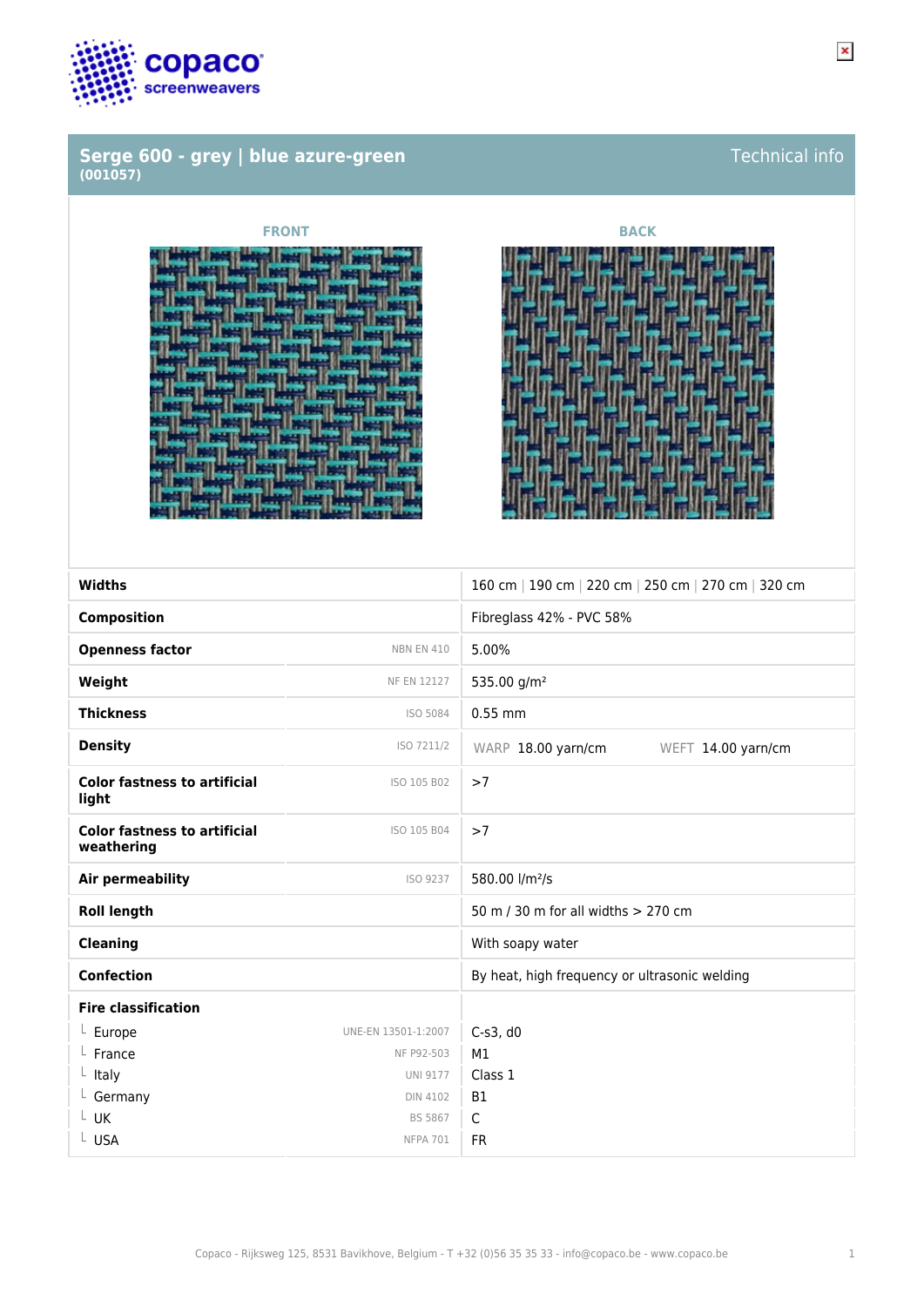

| Serge 600 - grey   blue azure-green<br>(001057)        |                     | <b>Technical info</b> |
|--------------------------------------------------------|---------------------|-----------------------|
| <b>Tear strength</b><br>ISO 4674-1 methode 2           |                     |                       |
| L Original                                             | WARP 8.50 daN       | WEFT 7.50 daN         |
| $\perp$ After climatic chamber +30°C                   | WARP 7.80 daN       | WEFT 7.50 daN         |
| $L$ After climatic chamber +70°C                       | WARP 8.20 daN       | WEFT 7.20 daN         |
| <b>Elongation up to break</b><br>ISO 1421              |                     |                       |
| $L$ Original                                           | <b>WARP 3.10 %</b>  | WEFT 2.75 %           |
| $\perp$ After color fastness to artificial light       | <b>WARP 4.00 %</b>  | WEFT 2.90 %           |
| $\perp$ After colour fastness to artificial weathering | <b>WARP 3.50 %</b>  | WEFT 2.80 %           |
| $L$ After climatic chamber +30°C                       | <b>WARP 3.00 %</b>  | WEFT 2.50 %           |
| $\perp$ After climatic chamber +70°C                   | <b>WARP 2.85 %</b>  | WEFT 2.50 %           |
| <b>Breaking strength</b><br>ISO 1421                   |                     |                       |
| $L$ Original                                           | WARP 260.00 daN/5cm | WEFT 225.00 daN/5cm   |
| $\perp$ After color fastness to artificial light       | WARP 240.00 daN/5cm | WEFT 220.00 daN/5cm   |
| $\perp$ After colour fastness to artificial weathering | WARP 240.00 daN/5cm | WEFT 225.00 daN/5cm   |
| $\perp$ After climatic chamber +30°C                   | WARP 225.00 daN/5cm | WEFT 200.00 daN/5cm   |
| L After climatic chamber +70°C                         | WARP 180.00 daN/5cm | WEFT 185.00 daN/5cm   |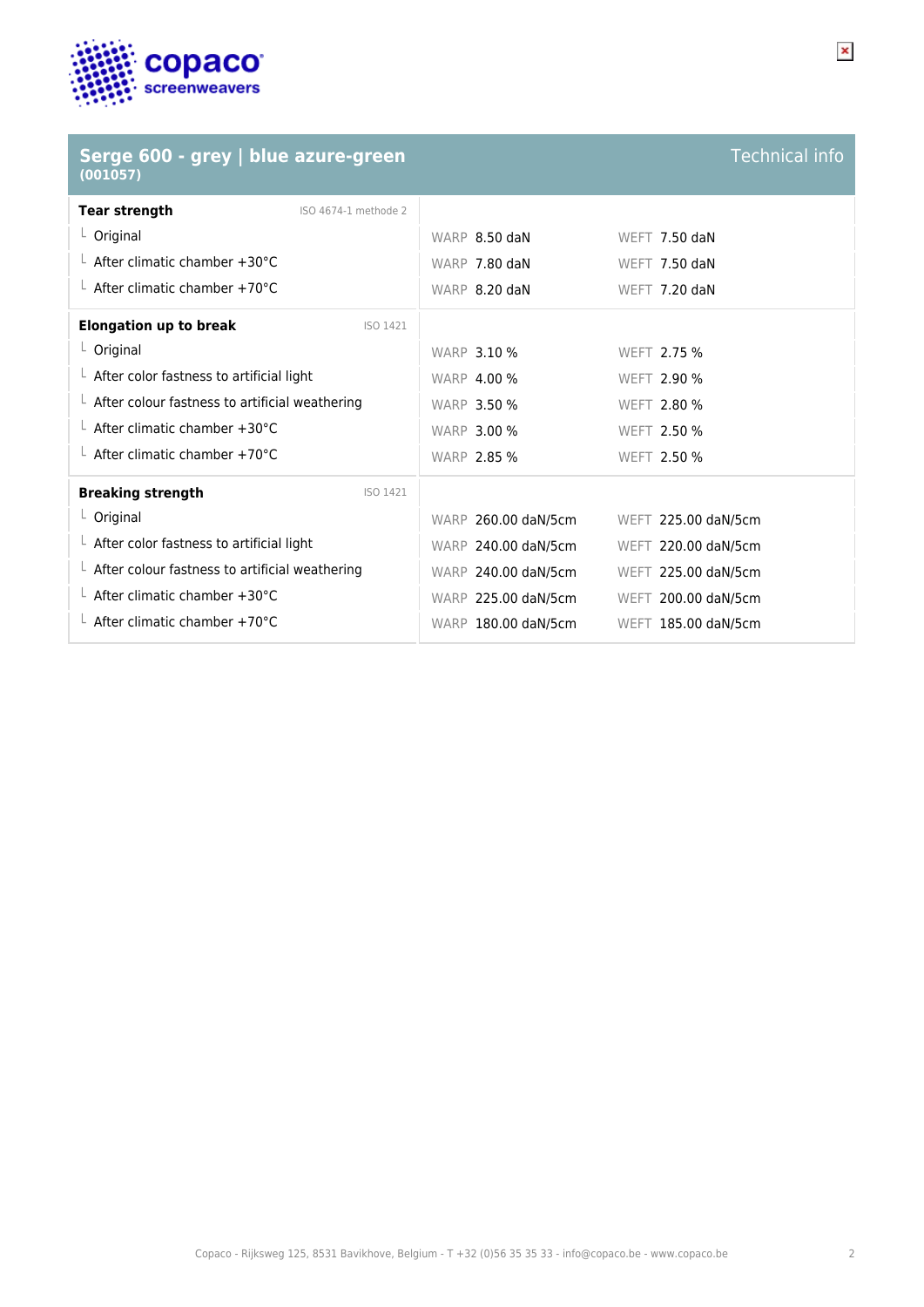

## **Front - Interior** Serge 600 - grey | blue azure-green (001057)

| <b>Visual properties</b> |  |  |
|--------------------------|--|--|
|                          |  |  |

| Tv = Visual light transmittance | 3.70% |
|---------------------------------|-------|
| Tuy = UV transmittance          | 3.40% |
|                                 |       |

| Solar energetic properties |
|----------------------------|
| As = Solar absorptance     |

| As = Solar absorptance          | 74.30% |
|---------------------------------|--------|
| $Rs = Solar$ reflectance        | 21.00% |
| <b>Ts = Solar transmittance</b> | 4.60%  |

| Fabric + glazing: G-factor |      |      |      |           |
|----------------------------|------|------|------|-----------|
|                            | G    | Te   | Qi   | <b>SC</b> |
| <b>Glazing A</b>           | 0.60 | 0.04 | 0.56 | 0.70      |
| <b>Glazing B</b>           | 0.59 | 0.03 | 0.56 | 0.77      |
| <b>Glazing C</b>           | 0.50 | 0.02 | 0.48 | 0.85      |
| <b>Glazing D</b>           | 0.29 | 0.01 | 0.28 | 0.91      |

G = Total solar energy transmittance / Te = Direct solar transmittance / Qi = Secondary heat transfer factor / SC = Shading coefficient

| Visual comfort                  |         |                  |
|---------------------------------|---------|------------------|
| Normal solar transmittance      | Class 4 | Very good effect |
| Glare control                   | Class 3 | Good effect      |
| <b>Privacy night</b>            | Class 2 | Moderate effect  |
| Visual contact with the outside | Class 2 | Moderate effect  |
| <b>Daylight utilisation</b>     | Class 1 | Little effect    |

| Thermal comfort G-factor = Total solar energy transmittance |                  |                  |                  |
|-------------------------------------------------------------|------------------|------------------|------------------|
| <b>Glazing A</b>                                            | <b>Glazing B</b> | <b>Glazing C</b> | <b>Glazing D</b> |
| Class 0                                                     | Class 0          | Class 0          | Class 2          |

| Thermal comfort Qi-factor = Secondary heat transfer factor |                  |                  |                  |
|------------------------------------------------------------|------------------|------------------|------------------|
| <b>Glazing A</b>                                           | <b>Glazing B</b> | <b>Glazing C</b> | <b>Glazing D</b> |
| Class 0                                                    | Class 0          | Class 0          | Class 1          |

Class 0 = Very little effect / 1 = Little effect / 2 = Moderate effect / 3 = Good effect / 4 = Very good effect

 $\pmb{\times}$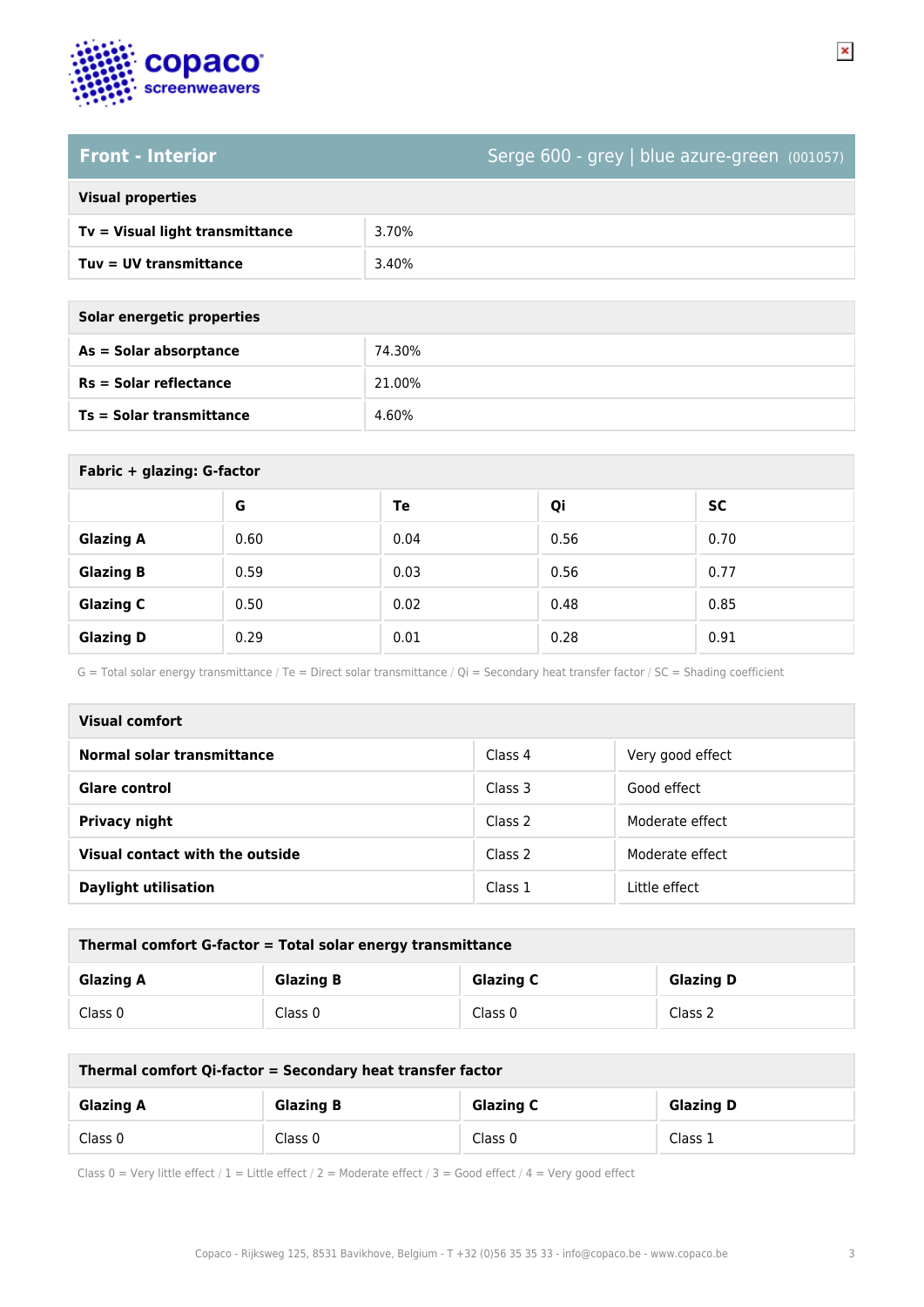

### **Front - Exterior** Serge 600 - grey | blue azure-green (001057)

| <b>Visual properties</b> |  |
|--------------------------|--|
|                          |  |

| --------------------            |       |
|---------------------------------|-------|
| Tv = Visual light transmittance | 3.70% |
| $Tuv = UV$ transmittance        | 3.40% |
|                                 |       |

| Solar energetic properties |  |
|----------------------------|--|
| As = Solar absorptance     |  |

| $As = Solar absorptance$        | 74.30% |
|---------------------------------|--------|
| $Rs = Solar$ reflectance        | 21.00% |
| <b>Ts = Solar transmittance</b> | 4.60%  |

| Fabric + glazing: G-factor |      |      |      |           |
|----------------------------|------|------|------|-----------|
|                            | G    | Te   | Qi   | <b>SC</b> |
| <b>Glazing A</b>           | 0.20 | 0.04 | 0.16 | 0.23      |
| <b>Glazing B</b>           | 0.15 | 0.03 | 0.12 | 0.20      |
| <b>Glazing C</b>           | 0.10 | 0.02 | 0.07 | 0.16      |
| <b>Glazing D</b>           | 0.08 | 0.01 | 0.07 | 0.25      |

G = Total solar energy transmittance / Te = Direct solar transmittance / Qi = Secondary heat transfer factor / SC = Shading coefficient

| Thermal comfort G-factor = Total solar energy transmittance                  |         |         |         |  |
|------------------------------------------------------------------------------|---------|---------|---------|--|
| <b>Glazing C</b><br><b>Glazing B</b><br><b>Glazing A</b><br><b>Glazing D</b> |         |         |         |  |
| Class 2                                                                      | Class 2 | Class 4 | Class 4 |  |

| Thermal comfort Qi-factor = Secondary heat transfer factor                   |         |         |         |  |
|------------------------------------------------------------------------------|---------|---------|---------|--|
| <b>Glazing B</b><br><b>Glazing C</b><br><b>Glazing D</b><br><b>Glazing A</b> |         |         |         |  |
| Class 2                                                                      | Class 2 | Class 3 | Class 3 |  |

Class 0 = Very little effect / 1 = Little effect / 2 = Moderate effect / 3 = Good effect / 4 = Very good effect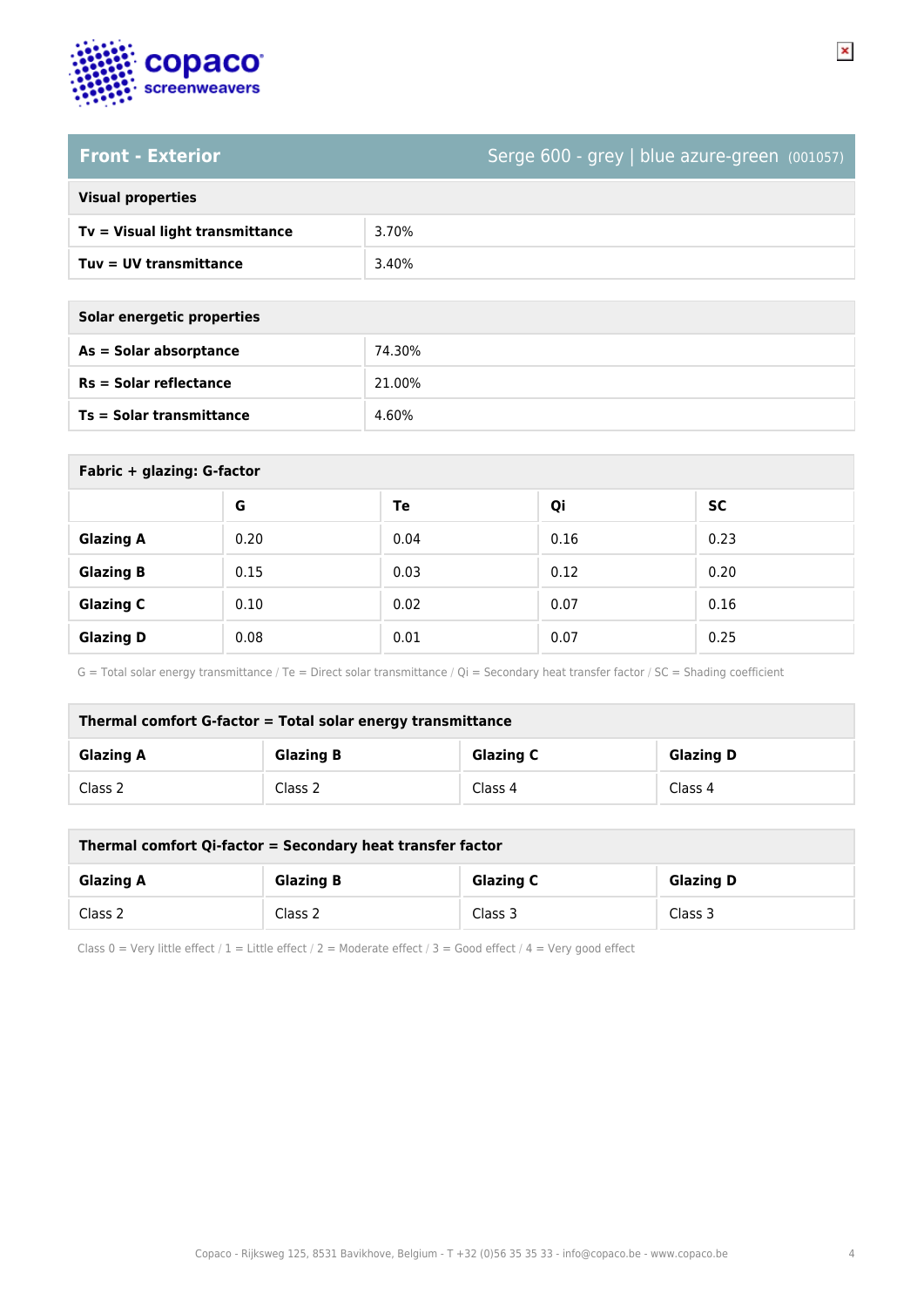

### **Back - Interior** Serge 600 - grey | blue azure-green (001057)

| <b>Visual properties</b> |  |  |
|--------------------------|--|--|
|                          |  |  |

| Tv = Visual light transmittance | 3.70% |
|---------------------------------|-------|
| Tuy = UV transmittance          | 3.40% |

| Solar energetic properties |  |
|----------------------------|--|
| As = Solar absorptance     |  |

| As = Solar absorptance   | 77.30% |
|--------------------------|--------|
| $Rs = Solar$ reflectance | 18.10% |
| Ts = Solar transmittance | 4.60%  |

| Fabric + glazing: G-factor |      |      |      |           |
|----------------------------|------|------|------|-----------|
|                            | G    | Te   | Qi   | <b>SC</b> |
| <b>Glazing A</b>           | 0.61 | 0.04 | 0.57 | 0.72      |
| <b>Glazing B</b>           | 0.60 | 0.03 | 0.57 | 0.79      |
| <b>Glazing C</b>           | 0.51 | 0.02 | 0.49 | 0.86      |
| <b>Glazing D</b>           | 0.29 | 0.01 | 0.28 | 0.91      |

G = Total solar energy transmittance / Te = Direct solar transmittance / Qi = Secondary heat transfer factor / SC = Shading coefficient

| Visual comfort                  |         |                  |  |  |
|---------------------------------|---------|------------------|--|--|
| Normal solar transmittance      | Class 4 | Very good effect |  |  |
| Glare control                   | Class 3 | Good effect      |  |  |
| <b>Privacy night</b>            | Class 2 | Moderate effect  |  |  |
| Visual contact with the outside | Class 2 | Moderate effect  |  |  |
| <b>Daylight utilisation</b>     | Class 1 | Little effect    |  |  |

| Thermal comfort G-factor = Total solar energy transmittance                  |         |         |         |  |
|------------------------------------------------------------------------------|---------|---------|---------|--|
| <b>Glazing C</b><br><b>Glazing B</b><br><b>Glazing D</b><br><b>Glazing A</b> |         |         |         |  |
| Class 0                                                                      | Class 0 | Class 0 | Class 2 |  |

| Thermal comfort Qi-factor = Secondary heat transfer factor |                  |                  |                  |  |
|------------------------------------------------------------|------------------|------------------|------------------|--|
| <b>Glazing A</b>                                           | <b>Glazing B</b> | <b>Glazing C</b> | <b>Glazing D</b> |  |
| Class 0                                                    | Class 0          | Class 0          | Class 1          |  |

Class 0 = Very little effect / 1 = Little effect / 2 = Moderate effect / 3 = Good effect / 4 = Very good effect

 $\pmb{\times}$